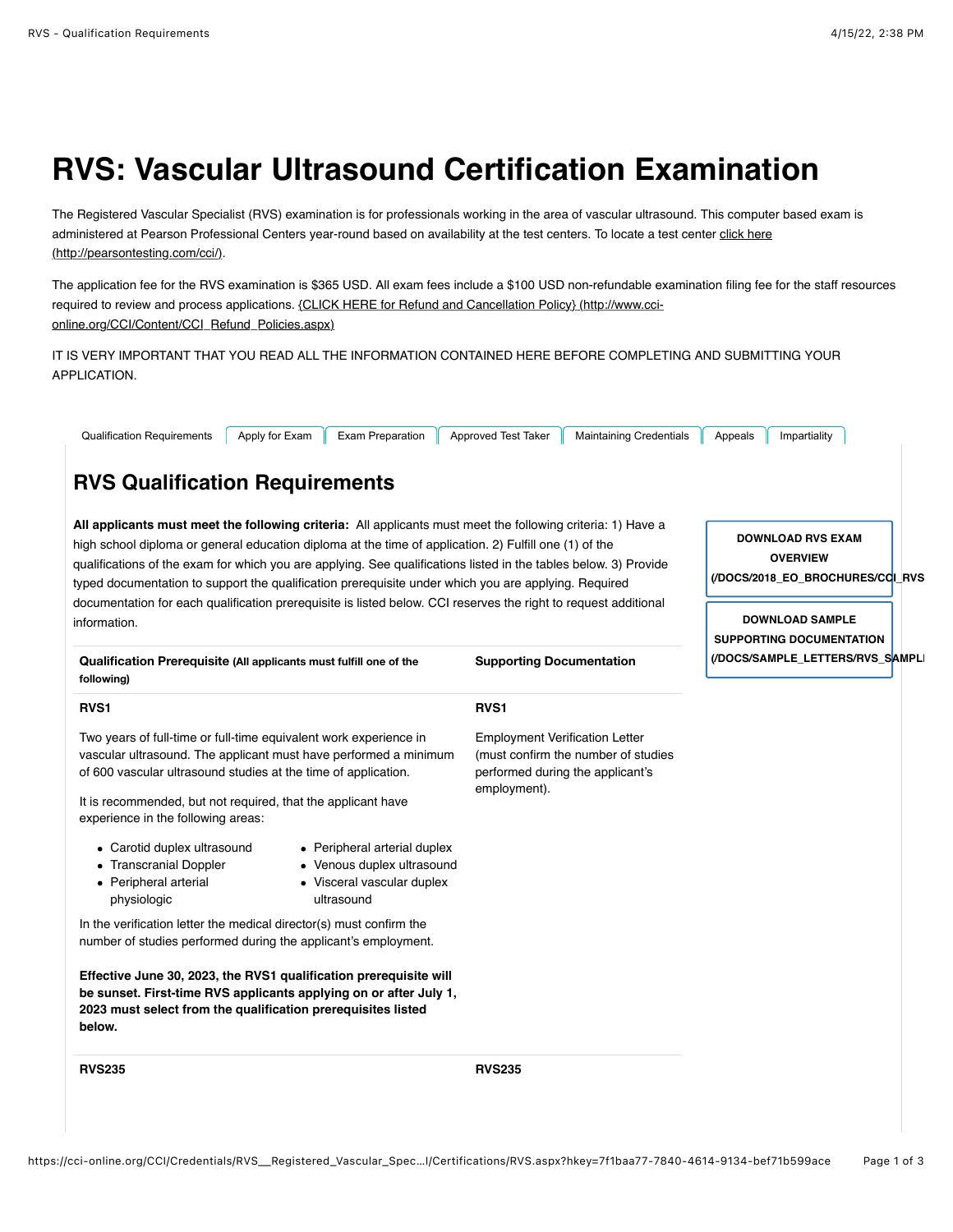A graduate of a diploma, associate, or baccalaureate academic program in health science (including, but not limited to, cardiovascular technology, ultrasound, radiologic technology, respiratory therapy, or nursing)

#### **AND**

One year full-time or full-time equivalent work experience in vascular ultrasound

## **AND**

Performance of a minimum of 600 vascular ultrasound studies\* in their career, which is defined as work experience and/or clinical experience gained during a formal educational program.

It is recommended, but not required, that the applicant have experience in the following areas:

- Carotid duplex ultrasound
- Peripheral arterial duplex
- Transcranial Doppler
- Venous duplex ultrasound
- Peripheral arterial physiologic
- Visceral vascular duplex ultrasound

In the verification letter(s) the medical director(s) and/or program director(s) must confirm the number of studies performed during the applicant's employment and/or during the academic program.

## **RVS4**

Applicant must be a graduate of a programmatically accredited program\*\* in vascular ultrasound.

Completion certificate and/or educational transcript **AND** Employment Verification Letter

**AND/OR** Clinical Experience Letter (only required for applicants submitting verification of the number of studies completed during a formal

educational program)

# **RVS4**

Completion certificate and/or educational transcript **AND** Student Verification Letter

*Students applying to take examination prior to graduation will be required to submit this documentation*

## **RVS5**

A graduate of a NON-programmatically accredited program in vascular ultrasound which has a minimum of one year of specialty training and includes a minimum of 800 clinical hours\*\* in the specialty in which the examination is being requested.

IMPORTANT: If an individual's clinical hours were completed after graduation or if the hours are not a requirement for their educational program, then those hours WOULD NOT count toward the 800-hour minimum under qualification RVS5. All clinical hours must be earned in a setting in which patients are being tested or medically treated.

# **RVS6**

Active ultrasound credential holders with six (6) months of full-time or full-time equivalent work experience in vascular ultrasound. The applicant must have participated in a minimum of 100 vascular ultrasound studies\* at the time of application.

In the verification letter, the medical director(s) must confirm the number of studies performed during the applicant's employment.

### **RVS5**

Completion certificate and/or educational transcript **AND** Student Verification Letter **AND** Clinical Experience Letter

*Students applying to take examination prior to graduation will be required to submit this documentation*

### **RVS6**

Copy of wallet card showing date earned and active through date of ultrasound registry credential **AND**

Employment Verification Letter (must confirm the number of studies performed during the applicant's employment). **AND/OR**

Clinical Experience Letter (only required for applicants submitting